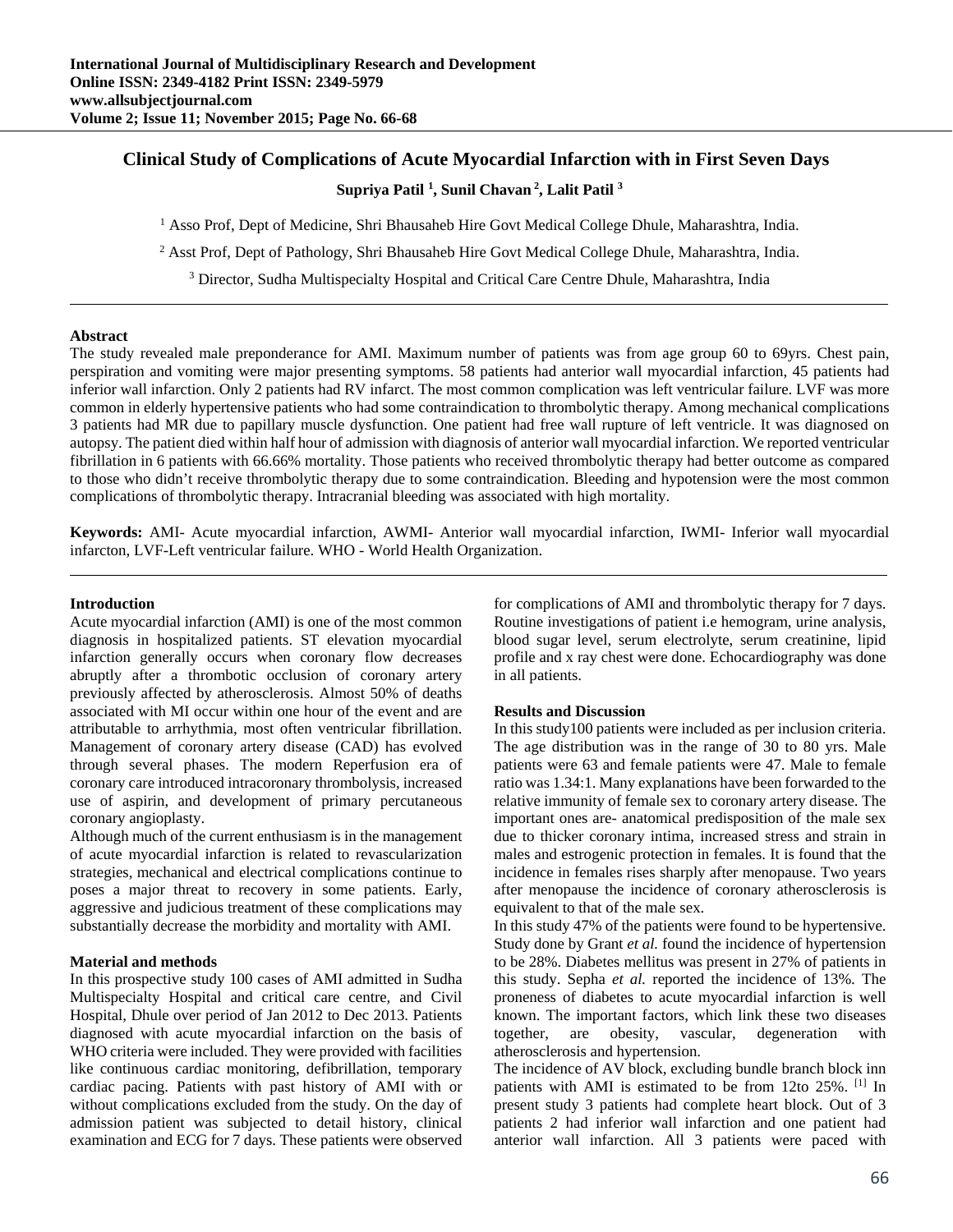temporary pacemaker. The incidence of CHB varies from 1 to 5%. Rotman *et al*. [2] reported it to be 4%.

Present study reported 5% incidence of atrioventricular blocks of which 3 patients had anterior wall infarction and 2 patients had inferior wall infarction. In premonitor era the incidence of AV blocks as reported by Smith *et al*., Master *et al.* and Rosenbaum *et al*. varies from 1to 4.7 %. In the monitor era, Courter *et al.* [3] reported it to be 9.6% whereas Goble *et al.* [4] reported it to be17.3%. The incidence of intraventricular conduction defects was 7%. Also the incidence of PSVT (paroxysmal supraventricular tachycardia) was 2%.These tachy arrhythmias are common in anterior wall infarcts and they appear early. Not a single case of atrial flutter reported in this study. De Sanctis et al. [5] in their review stated that this arrhythmia is difficult to recognize on standard ECG. Transcardiac electrodes are sometimes required to diagnose it. Probably that may be the reason for such a low incidence. Mortality associated with AF in AMI in different studies varies from 30% to 40%. Present study has incidence of 33% for AF. All three patents died, thus mortality rate of 100%. It is stated that atrial fibrillation in AMI is a pump failure rhythm and grave mortality associated with it is due to other complication rather than arrhythmia per se.

Ventricular ectopics was the most common complication in this study found in 75% of patients. Lie et al. [6] found 84% incidence with continuous tape monitoring. Present study reported 9% incidence of ventricular tachycardia. Out of 9 patients of ventricular tachycardia 4 patients developed ventricular fibrillation and 6 patients died. These were in Killpis class IV. Thus mortality associated with ventricular tachycardia in this study is 66.66% (p=0.001). Out of 100 patients 6 patients had ventricular fibrillation with mortality of 100%. The MILIS study shows that primary VF does not have any adverse effect on the mortality, while GISSI trial shows that there is an increased mortality in primary VF during the hospital phase of myocardial infarction. [7] Thus VF is associated with grave prognosis.

In this study 84 patients received thrombolytic therapy with streptokinase. Only 5 patients had AIVR as reperfusion arrhythmia. All 100 patients in this study were subjected to echocardiography. 3 patients had hemodynamically significant mitral regurgitation due to papillary muscle dysfunction. Of these 3 patients 2 had inferior infarcts and one had anterior infarct. Nishimura *et al*. [8] conducted study of 17 patients with diagnosis of papillary muscle dysfunction secondary to AMI. 8 patients underwent surgery while 9 had the diagnosis confirmed at autopsy without prior surgical procedure. If the rupture is untreated, the prognosis is poor; and 80% mortality rate in the first week has been reported. The optimal timing of surgical intervention remains unclarified. Patients with acute MR after AMI have reported 35-50% mortality when an operation is performed within 30 days after the acute event.

Cardiac rupture a sudden and unexpected event in AMI; occurs in 1% to 3% of all patients with infarct causes about 10% of all infarct related deaths. [9] One patient of anterior wall infarct had free wall rupture of left ventricle on autopsy. The patient died within half an hour of admission in the hospital. He presented with severe chest pain and cardiogenic shock.

Cardiogenic shock is defined as profound circulatory failure primarily of cardiac origin. Only prompt, acute reperfusion seems to have potential to improve the outcome of patients with cardiogenic shock and AMI.  $[10, 11]$  in the present study the

incidence of cardiogenic shock is 15%. Out of 15 patients 8 had anterior wall infarct and 7 patients had inferior wall infarct. Out of these 15 patients 6 patients recovered and 9 patients died resulting in statistically significant mortality (P=0.008). As compared with patients who have AMI without cardiogenic shock are older; more frequently have anterior wall myocardial infarction and most commonly have history of angina or congestive cardiac failure.

Incidence of sinus bradycardia ranges from 14 to 36% approximately 70%of patients with sinus bradycardia has inferoposterior wall infarction. In the present study, sinus bradycardia was found in 12% patients. 11% patients had inferior wall infarction while 1% patient had anterior wall infarction. (P< 0.0001)

Pericarditis after MI is divided into two syndromes; early (within first 72 to 96 hours) pericarditis and delayed pericarditis. The hallmark of pericarditis a friction rub is usually heard on second or third day of admission. Although pericarditis is correlated with increase in infarct size and frequency of complications including arrhythmias. It is not independently associated with an increase in hospital mortality rate. [12, 13] in present study we reported singe case of pericarditis on third day of admission.

Clinically apparent thromboembolism complicates, STEMI in 10% of cases but embolic lesions are found in 22% of patients in necropsy series suggesting that thromboembolism is often silent. We reported 3 cases of thromboembolism in our study. 2 patients had cerebrovascular accident and 1patient developed deep vein thrombosis.

Out of 86 patients thrombolysed with streptokinase 3(9.45%) patients developed intracranial bleeding. While hypotension was observed in 21 (65.6%) patients.

## **Conclusion**

Those patients who received thrombolytic therapy had better outcome as compared to those who didn't receive thrombolytic therapy due to some contraindication. Bleeding and hypotension were the most common complications of thrombolytic therapy. Intracranial bleeding was associated with high mortality. Complications of AMI are of common occurrence within first 7 days. Some patients had more than one complication. Small sample size, complications like atrial flutter are not reported, also these complications were studied irrespective of coronary interventions are some of the limitations of the study. In the present study we reported 199 complications in 100 patients.

## **Referances**

- 1. Gersh BJ, Chesebro JH, Clements JP. AMI Arrhythmias in Cardiology Fundamentals and Practice 1987; 2:1220- 1242.
- 2. Rotman A, Wagner G, Wallace A: Brady arrhythmias in AMI. Circulation 1972; XLV:703.
- 3. Courter S, Molfatt J, Fowler N. Advanced atrioventricular block in AMI: Circulation 1963; XXVII:1034.
- 4. Goble A, Solman G, Robinson J. Mortality reduction a coronary care unit. Brit Med J. 1966; 1:1005.
- 5. De Sanctis RW, Block P, Huttler AM. Tachyarrhythmias in AMI: Circulation, 1972; XLV:681.
- 6. Tans H, Lie C. Clinical setting and prognostic significance of high degree AV block in inferior infarcts. Am Heart Journal, 1980, 99(1).